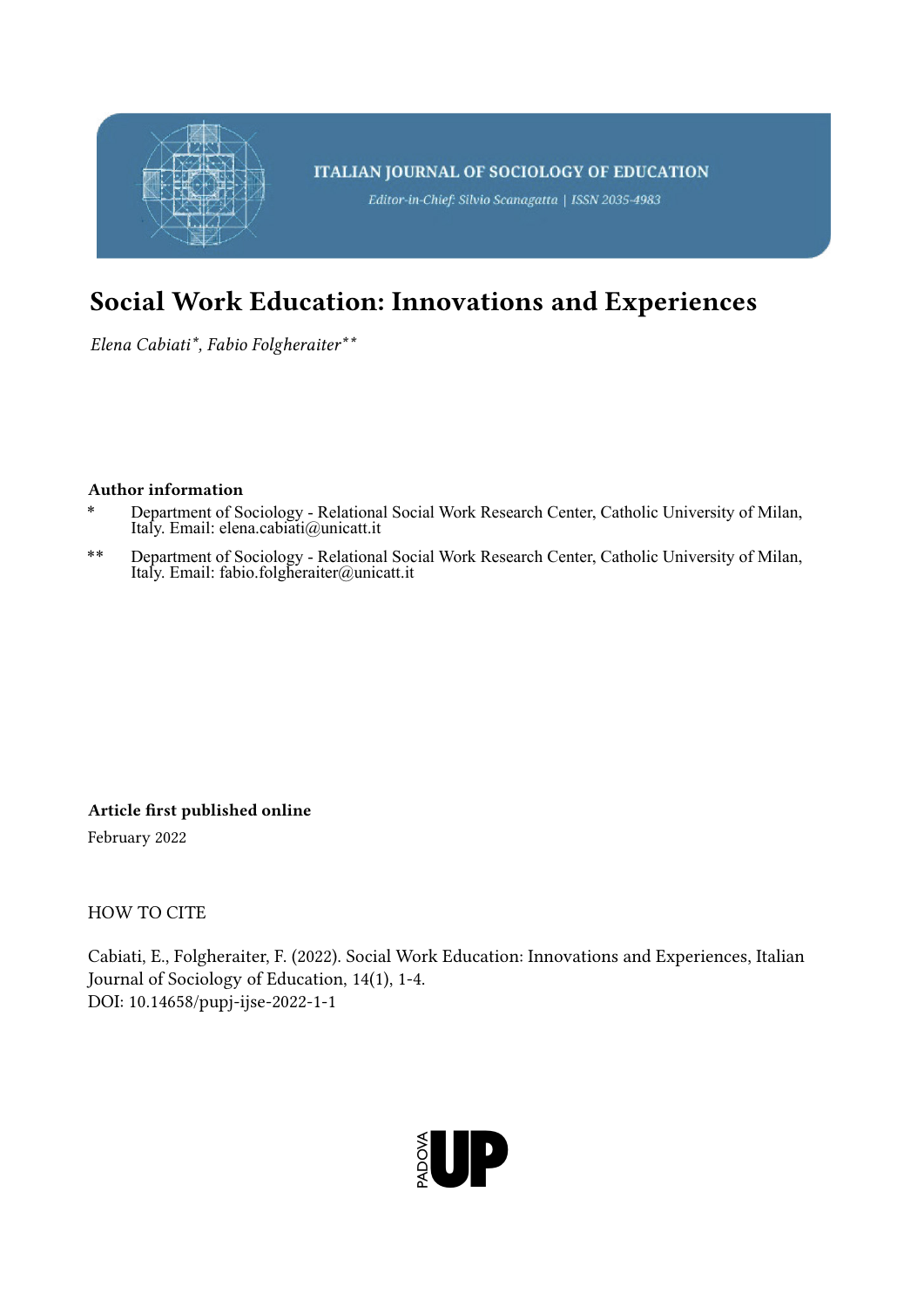## Social Work Education: Innovations and Experiences

*Elena Cabiati, Fabio Folgheraiter*

## **Editorial**

We're delighted to present this special section published in the *Italian Journal of Sociology of Education* edited by Padova University Press.

This Section stems from the national conference "*Social work education: innovations and experiences*" organized by the *Relational Social Work Research Centre* (Università Cattolica del Sacro Cuore) in Milan in October 2022.

The conference and the call for contribution for this section have received great interest, confirming that Social work education in Italy and beyond is a sparkling area of research.

We wish to highlight that the conference and the special section of the journal were ideated and developed during the Covid-19 pandemic, two years in which Social work education has been forcibly transformed, the flexibility and the resilience of the Universities, the Welfare organizations and the communities were tested.

As confirmed by several of the articles proposed for this section, educators and researchers have stepped up their efforts reshaping traditional setting, activities and tools of teaching and learning and capturing evidence from practice to better understand potential and limits of this unedited condition. Among lessons learnt, the virtual environment produces effects on who learns but also on who teaches, and the virtual educational strategies can be effective only within a relational framework, in order to integrate the educational activities in the presence, not to replace it. Social work education are processes that develop through human relationships.

Innovation and experiences are the 2 distinguished elements of the Call for this special section. According to this, the issue, composed of *13 articles*, can be read as a canvas of different studies exploring social work educa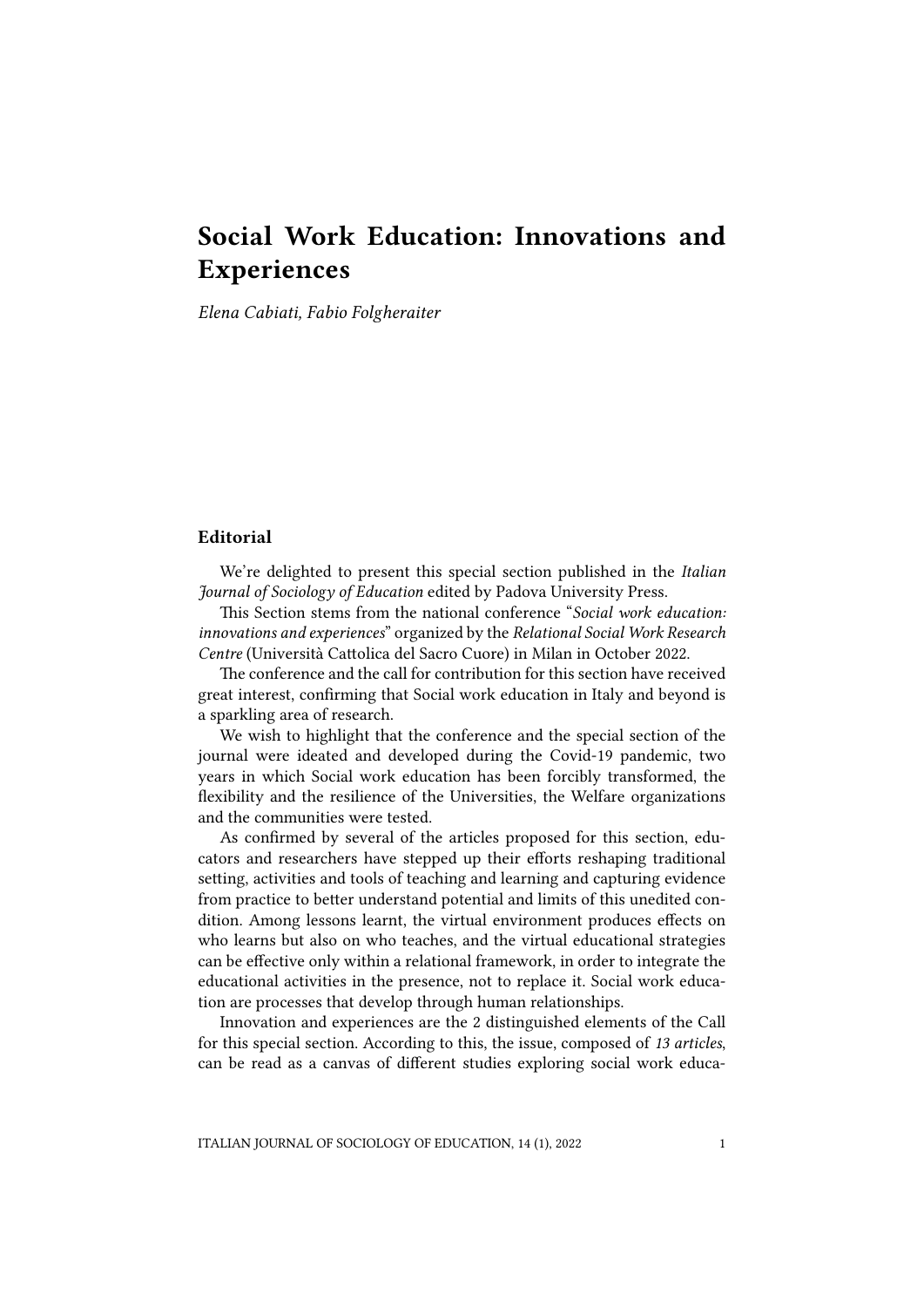tion in Italy and beyond. This canvas reproduces the variety of paradigms and approaches who inspire Social work education across Italy and other countries, also with reference to the Ministerial directives governing the architecture of undergraduate and graduate social work programs. Even if from different starting points, all the proposed articles critically discuss the responsibilities to educate the students, social workers to be, in facing the challenges of social work practice in contemporary societies. Highlighting commonalities within the contributions, this special section offers insights on 3 main themes: *social work curriculum*, *practice placement experiences* and *community based social work education practices*. These themes have been explored through specific key elements such as the innovations in the digital era, the internationalization, the reflexive practice, the processes of knowledge production. Some of the themes are not new in the literature, but it requires continuous efforts to go more in depth and to further explore through a critical perspective key concepts, key questions and key experiences about Social work education paths, programs, models and practices.

The special section involved *29 authors* belonging to *13 different Universities*.

The first paper addresses questions of internationalization of social work education programs, presenting innovative approaches developed in the social work degree program at the Free University of Bozen-Bolzano (UNIBZ) including a mandatory course in "Inter- and Transnational Social Work" and a project of collaboration with the California State University in San Bernardino (CSUSB). The authors of this paper, *Andrea Nagy and Urban Nothdurfter*, offer a critical assessment on the content and the pedagogy of the experiences, in the light of human rights and social justice perspectives.

The second paper written by *Prospera Tedam* continues offering an international perspective, presenting the findings from a 2- year research project examining the role and purpose of social work schools in 3 different countries: the United Arab Emirates, England and Ghana. Through international lenses, this paper explores how schools of social work can contribute to the realization of the United Nations Sustainable Development Goals.

The following four articles present, through different specific themes, the relationship between *Community social work and Social work education*.

Paper number 3, proposed by *Landi, Limongelli and Corradini*, analyzes the role of the students in Unconventional practice placements within the communities during Covid-19 pandemic. Through findings from an online survey conducted with more than 500 students, the authors offer an interesting comparison of the unconventional practice placement experience before and during the pandemic.

The theme of Community social work arises also from paper number 4. The authors, *Antongiovanni, Chessa, Cocco, Ghibellini and Vargiu*, present and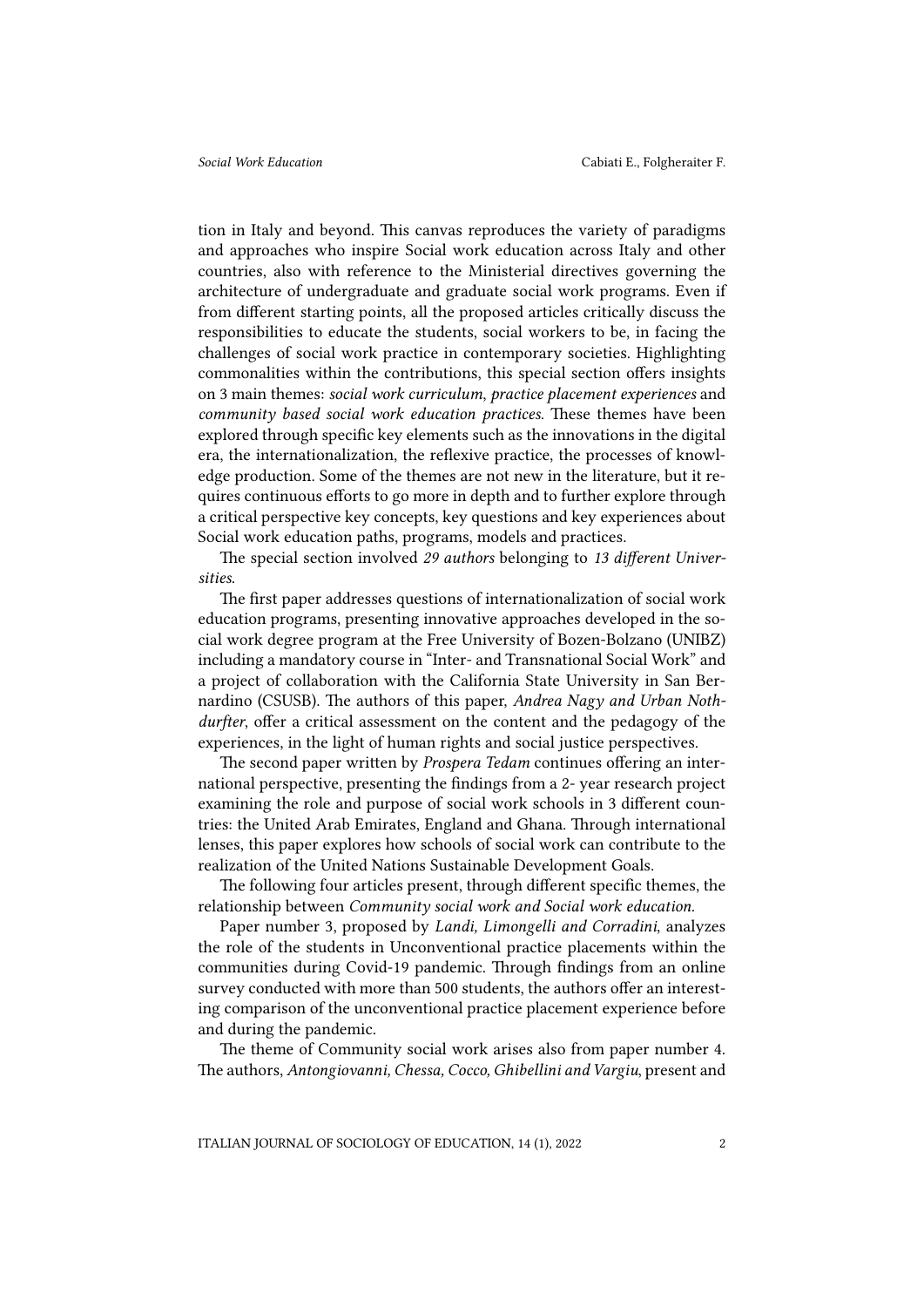discuss an ongoing process of curriculum design (based on Community Social Work and Community Based Participatory Research) for the MA Course in Social Work and Social Policies at the University of Sassari. Through the lessons learned from a 10-year process, the article offers insights useful to inspire similar processes.

Through the following article, *Irene Psaroudakis* from the University of Pisa underlines, from theoretical and methodological perspectives, *the need to adequately prepare students for Community Social work research by giving them a methodological background through standard and non-standard methods*. This paper gives particular attention to the conceptualization of the role of social workers in contemporary societies, highlighting the political meaning of their daily action.

Paper number 6, proposed by *Calcaterra, Panciroli and Sala,* discusses an educational experience realized at the Catholic University (Milan and Brescia campuses) in which Experts by Experience presented to students *group work or community work experiences*. The authors present and discuss the findings from a qualitative research conducted on this workshop to better understand what students learnt through the Experts by Experience voices.

*The involvement of Experts by experience* in Social work education programs is the theme of paper number 7. In the light of international literature on the topic, *Elena Allegri* critically presents the experience of involvement at the Università degli Studi del Piemonte Orientale, discussing the salient features of the project, critically examining the achievement and the limits and reflecting on the students' point of view.

*Emotions in Social work education* is the title of the original paper (number 8) written by *Alessandro Sicora*. The starting point of the paper is the greater emotional pressure that students can experience in the practice placement or other educational activities. The purpose of this contribution is to support students and educators in constructing a positive relationship with feelings and emotions, going beyond feelings of blame or shame. Through 'the bonsai stories' (a form of very concise narrative) the author exemplifies some of the most common circumstances in which social work students feel strong emotions during their field practice.

Fieldwork practice is invoked also in paper number 9. The authors, *Avancini, Bertoglio, Masciocchi e Scalvini*, present a qualitative research conducted on practice placement during the first year of Covid-19 pandemic. The study focused on identifying the elements that made the practice placement experiences "successful experiences", highlighting specific knowledge and skills relevant to their success.

The fieldwork is also present in the following paper. The authors, *Tarsia and Cellini*, present a participatory teaching and research initiative carried out at the University of Messina.